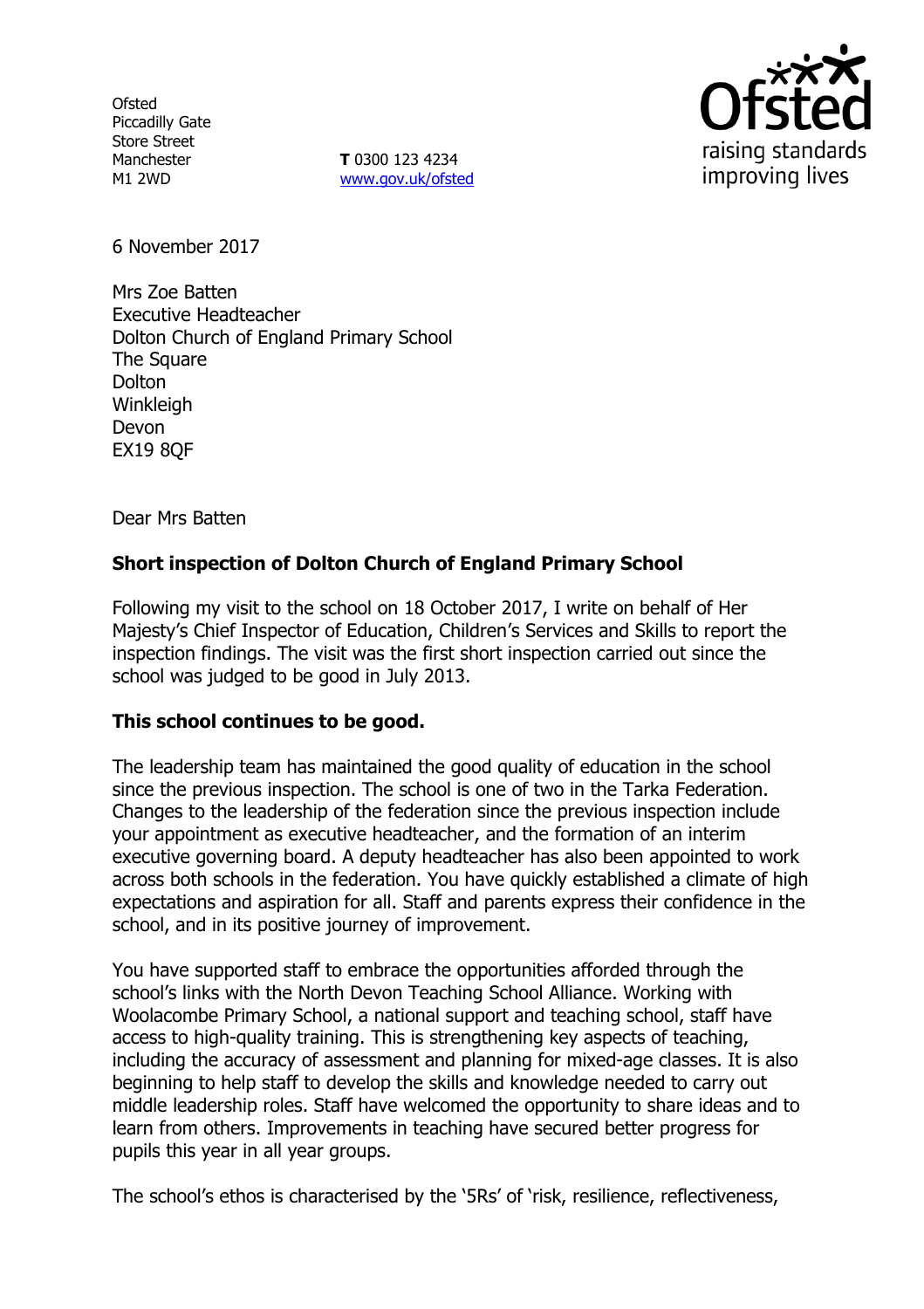

resourcefulness and reciprocity'. These qualities are threaded through the school's curriculum to equip pupils with the personal skills that support their capacity to learn well. Pupils enjoy their time at school. They are confident that they are both challenged and supported by teachers and teaching assistants. You and all staff lead by example. Relationships are based on trust and respect and are supportive and productive. These expectations make a significant contribution to pupils' positive attitudes to learning and their good social skills that ensure that they enjoy working and playing together.

You have successfully tackled the areas for improvement raised at the previous inspection. Teachers encourage pupils to talk about their learning, to persevere even when they find activities challenging, and to constructively evaluate their own work. As a result, pupils have a much improved understanding of their own learning, and what they need to do next to make their work better. Teachers take the time to discuss pupils' work with them, to unpick any difficulties they may have, and to provide them with specific guidance that enables them to improve. Pupils are confident that the assistance they receive helps them to learn well.

The significant investment in new books for the school library and the introduction of an online reading programme have made a significant positive impact on pupils' enjoyment of reading. Staff promote reading strongly, both as a pleasurable activity and as the key to learning in other subjects. Pupils have welcomed the opportunity to read a wider range of books. You provide clear, supportive information for parents about the school's approach to teaching reading and how they can help their children at home.

# **Safeguarding is effective.**

You and your governors have ensured that all safeguarding arrangements are fit for purpose. Staff receive regular training so that they fully understand recent legislation and their responsibilities in keeping pupils safe. They are vigilant and are alert to any potential dangers to pupils. Your high-quality records are detailed and well maintained. You work very constructively with other professionals. The timely sharing of information ensures that pupils and their families receive appropriate guidance and support quickly.

Parents recognise the school's close 'family feel' and are confident that their children are safe and well looked after. 'I am leaving them in a safe, nurturing environment' was typical of the positive views expressed by parents. You promote strongly the benefits of developing trusting, supportive relationships. This provides pupils with a good foundation on which to build caring friendships and to manage personal risk well. Pupils of all ages enjoy each other's company and take care of each other. The curriculum provides opportunities for pupils to explore how to keep themselves safe in a range of circumstances, including when using modern technology. Pupils behave well and report that there are very few incidents of poor behaviour but, if they do happen, adults deal with them quickly and effectively.

# **Inspection findings**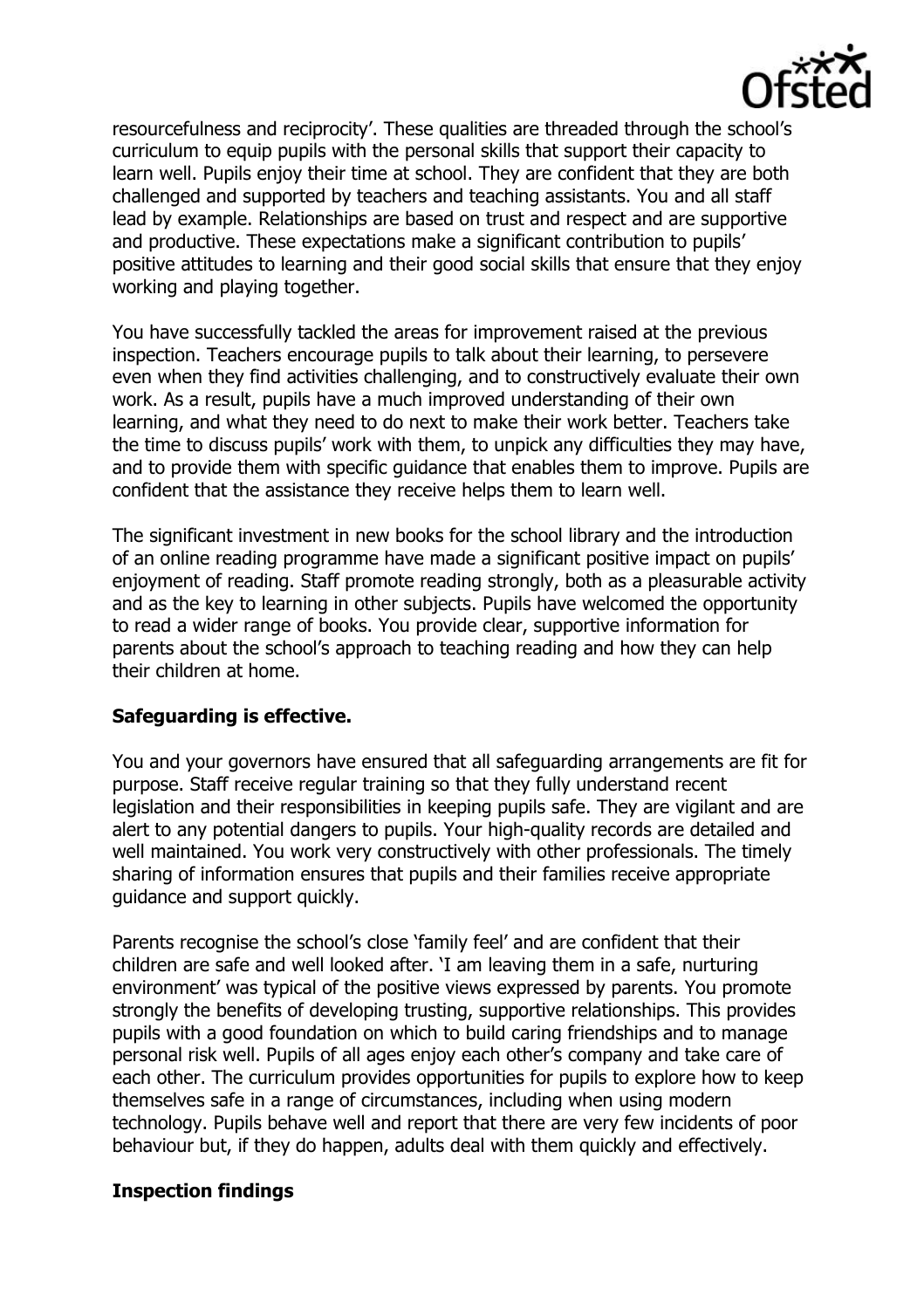

- $\blacksquare$  The progress made by pupils in mathematics in key stage 2 has been variable over the past three years. We agreed that, in part, the variation in pupils' performance has been linked to the challenge of planning for a mixed-age class. High-quality training has secured much improved procedures for assessing pupils' knowledge and skills. This information is used well to make sure that planning takes account of the very differing needs of pupils in the mixed-age class. This better match of work is ensuring that pupils' learning is progressing at a faster rate this year.
- The strong emphasis on using practical resources is helping pupils to be more secure in their mathematical understanding. Additionally, helping pupils to recall number facts quickly and accurately is supporting the speed of their calculation. Pupils' confidence and competence have improved in this aspect although more remains to be done to ensure that their skills are fully secure. Pupils are encouraged to talk about their mathematics work and to explain their thinking. They work hard to achieve this although organising their thoughts in a coherent way is a challenge for some. You recognise that there is more to do to ensure that pupils are able to articulate their mathematical reasoning quickly and clearly. Links made to other subjects are helping pupils to see the relevance of their learning in mathematics. For example, as part of their 'harvest' project pupils estimated how many vegetables a farmer will produce and the income that will be generated once they are sold.
- We also agreed that I would look at how well pupils in all year groups use their phonic knowledge to support their learning in reading and writing. In early years and key stage 1, pupils get off to a good start. They develop a secure understanding of letters and the sounds they represent and use this knowledge confidently when reading and writing. For example, when reading, pupils in Years 1 and 2 are quick to note the use of 'ph' making the 'f' sound in 'elephant'.
- **Pupils in key stage 2 continue to use their knowledge and skills well when** reading. Pupils' spelling, however, has not been good enough, with too few reaching the standard expected by the end of Year 6. You have been quick to implement a programme that helps pupils to build successfully on their strong key stage 1 performance. Pupils are making better progress this year but there is more to do to ensure that their spelling skills are secure in each key stage 2 year group. Providing pupils with the opportunity to write in other subjects is giving them a reason to write. Their engagement and productivity have improved as a result. You recognise this approach needs to be developed further to ensure that pupils fully understand the relevance of different forms of writing.
- Finally, we agreed that I would explore how well pupils who have special educational needs and/or disabilities are supported to achieve well. You and your special educational needs coordinator have a very thorough understanding of the varied and sometimes complex additional needs of this group of pupils. The help they receive is based firmly on an accurate assessment of their individual needs. This is fully understood by teachers and teaching assistants so the assistance they provide is well targeted. Support may include additional teaching through specific programmes designed, for example, to improve pupils' speech and language development. Some pupils have their work in lessons modified, others